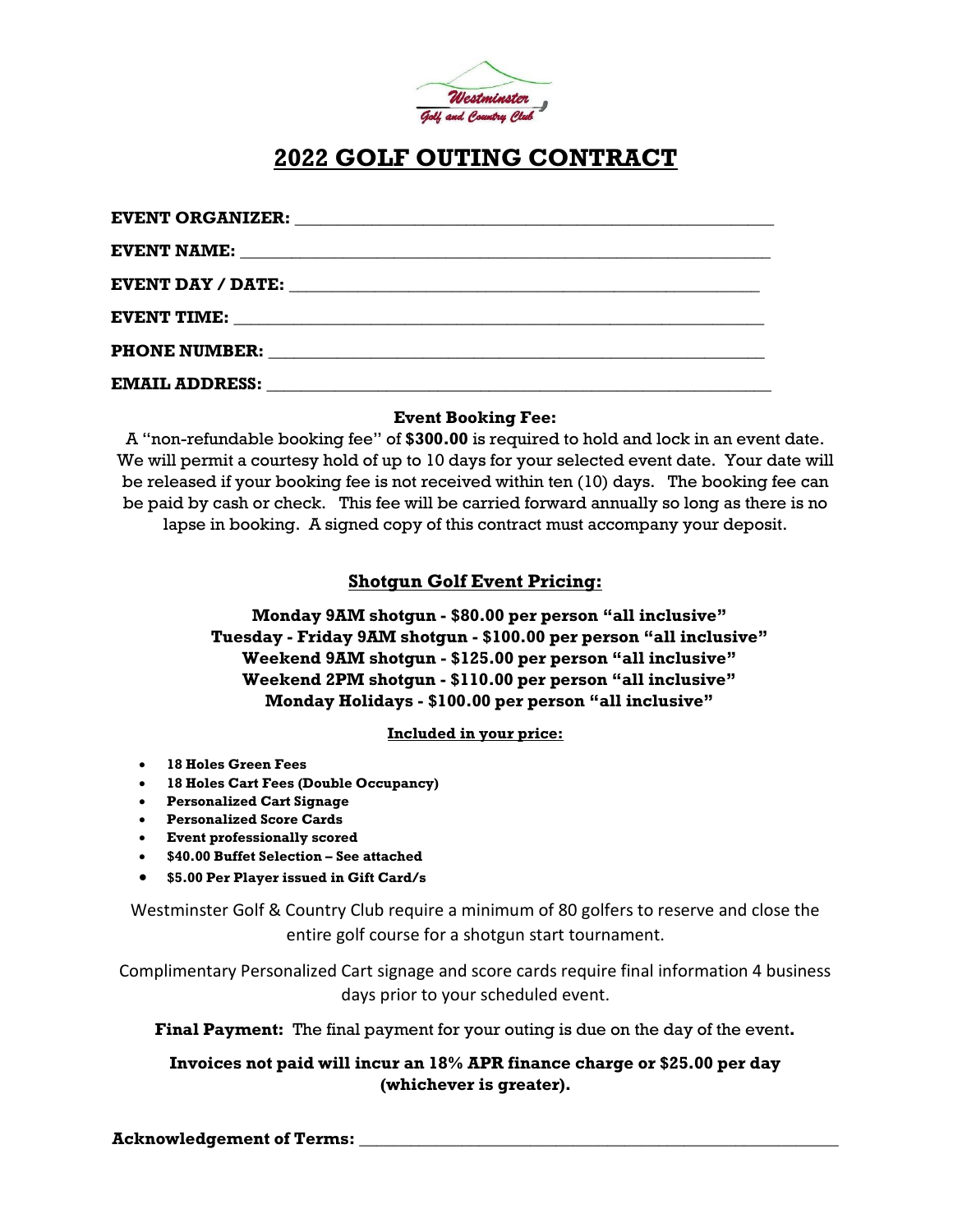# **EVENT NAME**

## **EVENT DATE**

## **NUMBER OF PEOPLE DINING**

**\$40.00 PER PERSON** 

INCLUDES (6.25%) MASS STATE SALES TAX & (18%) SERVICE AND GRATUITY

### ENTRÉE OPTIONS

*CHOOSE ONE*

GARLIC & HERB CRUSTED ROAST BEEF WITH AU JUS

ROAST PORK LOIN WITH ROSAMARY PAN SAUCE

*CHOOSE ONE*

GRILLED CHICKEN WITH LEMON VELOUTE (GF)

CRISPY CHICKEN PARMESAN

STARCH OPTIONS

*CHOOSE ONE*

IMPORTED PENNE PASTA

AU GRATIN POTATOES

OVEN ROASTED POTATOES (GF)

DESSERT OPTIONS

*CHOOSE ONE*

STRAWBERRY LAYER CAKE CHOCOLATE TUXEDO CAKE

### **INCLUDED IN ALL BUFFETS**

*"PRE-MEAL" PUB CHEESE & CRACKER PLATTER*

*SEASONAL VEGETABLE* 

*LEAFY GREEN SALAD*

*ROLLS & BUTTER COFFEE & TEA STATION*